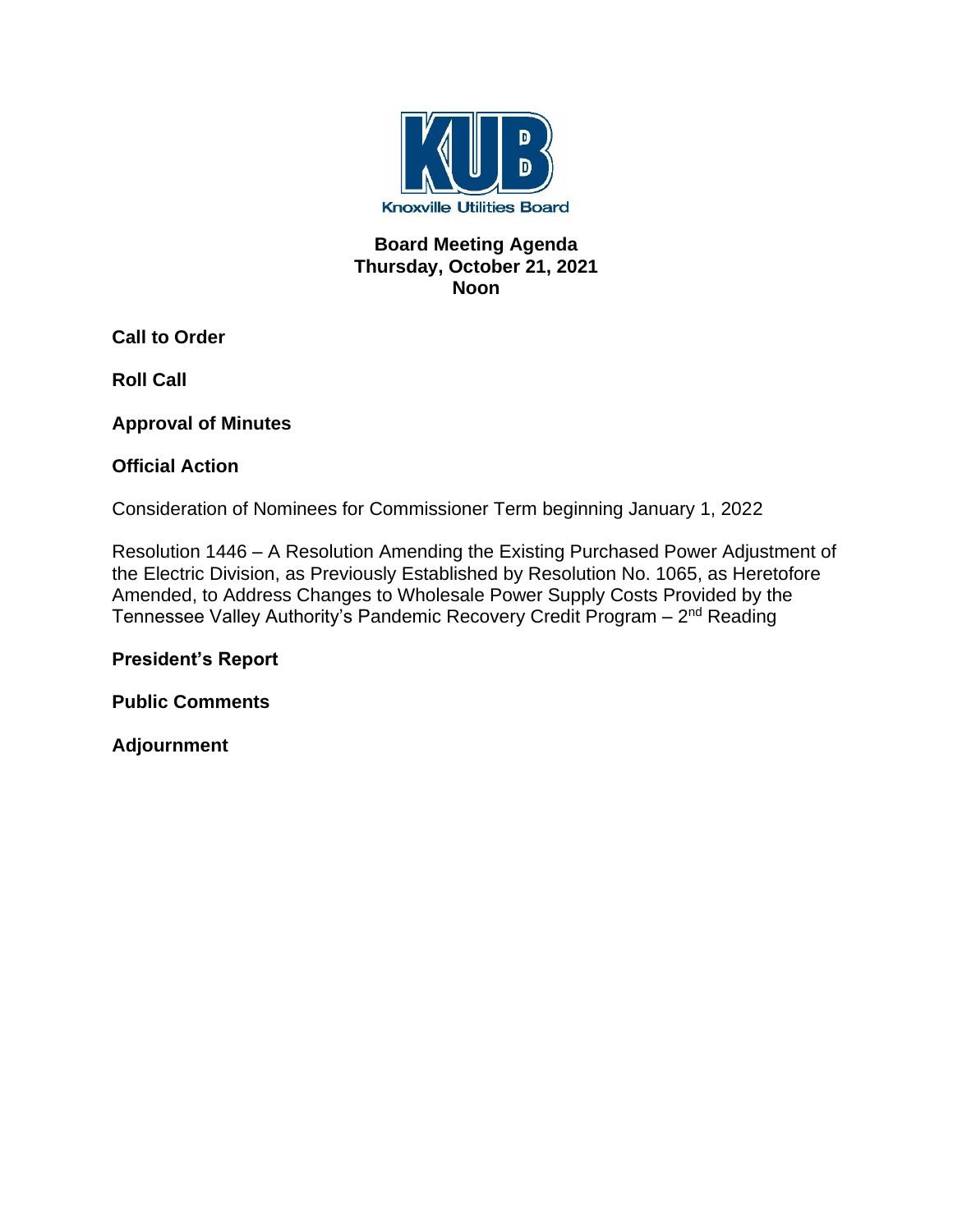

October 15, 2021

Knoxville Utilities Board 445 S. Gay Street Knoxville, Tennessee 37902-1109

Commissioners:

The October 21 Board meeting agenda includes two official action items, including the selection of nominees to be sent to the City Mayor to fill the Board seat to be vacated by Commissioner Worden at the end of this year (no resolution), and the resolution amending the Purchased Power Adjustment (PPA) on second and final reading regarding the use of Pandemic relief assistance provided by TVA.

#### **Resolution 1446 (Second Reading)**

Resolution 1446 amends the Electric Division's Purchased Power Adjustment (PPA) related to the use of Pandemic Recovery Credits from TVA.

At its meeting in August, the TVA Board approved \$220 million in Pandemic Recovery Credits to be provided to its customers, including local power companies like KUB, over a 12-month period beginning in October. KUB will receive its credits through its monthly wholesale power invoice from TVA.

As you may recall, KUB's Pandemic Recovery Credits have two components: a 2.5% credit for standard service power costs and a 2.5% credit for non-standard service power costs. Non-standard service costs represent power purchased from TVA for our largest commercial and industrial electric customers. The credits associated with nonstandard service must be applied directly to the monthly bills of those customers.

Staff has proposed to use the estimated \$7.3 million in standard service credits as follows:

• Use \$1.3 million to make funds available for customers with payment arrangements for past due bills. KUB has approximately 2,000 customers with an outstanding balance on payment arrangements. KUB is coordinating this effort with the Knoxville-Knox County Community Action Committee (CAC). We will notify all customers with outstanding payment arrangements. Customers will need to contact CAC who will confirm the payment arrangement. CAC will notify KUB and KUB will apply a credit on the customer's bill eliminating the outstanding balance.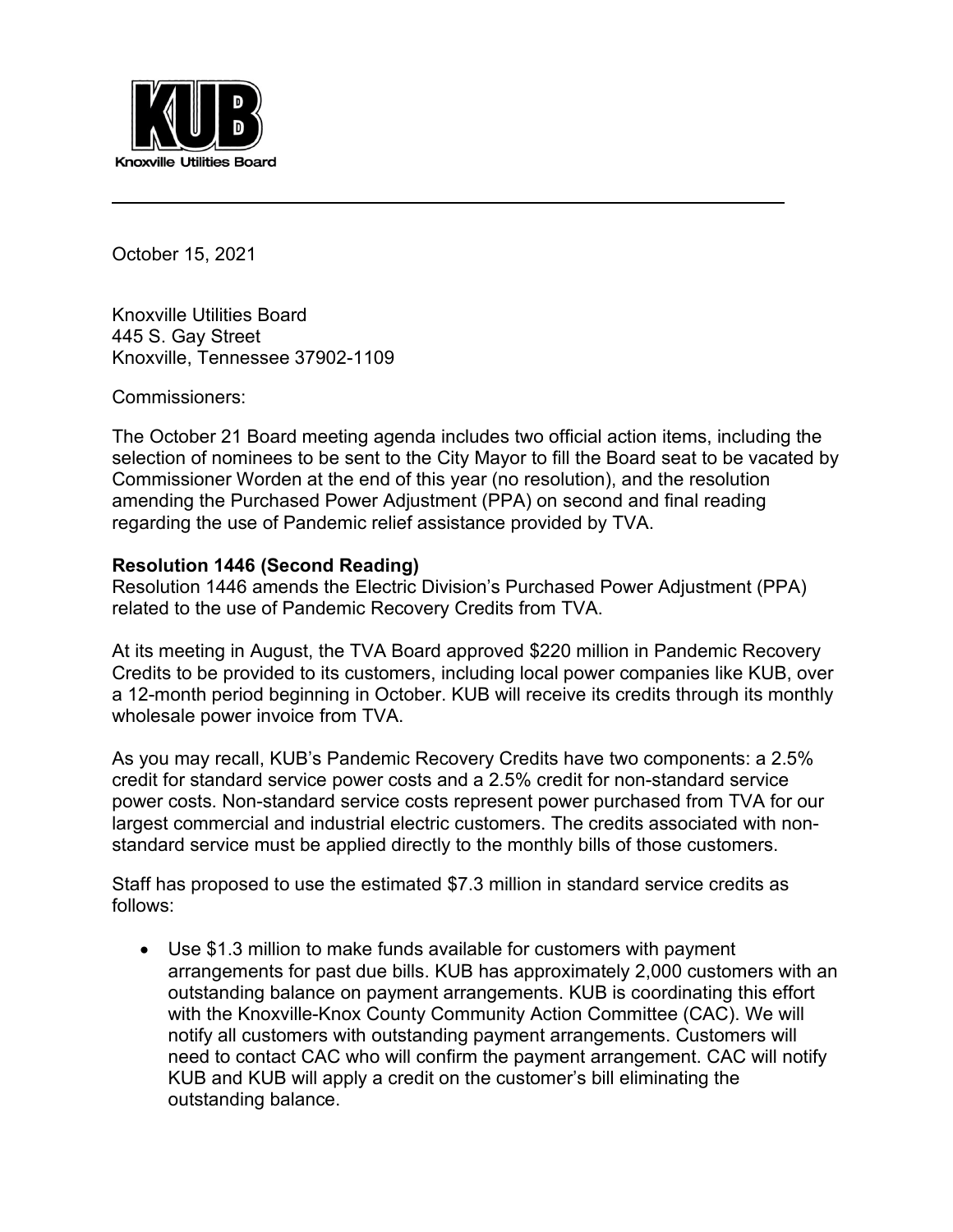• Flow the remaining \$6 million to all standard service electric customers (residential and commercial) through lower rates over the next 12 months. The average residential electric customer would save \$17 for the 12-month period, offsetting about 40% of the electric rate increase that will take effect during that same 12-month period. A mid-sized business customer would save about \$260 over the same period.

We considered allocating the entire \$7.3 million for utility bill assistance for customers, however, there is currently a significant amount of financial assistance available in our area for utility bills. Including federal grants, Project Help, and our CURE (COVID Utility Relief Effort) program, there is over \$25 million in funds available to our customers for utility bill assistance over the next 12 months.

Due to the amount of available assistance and given the Board recently approved annual 3% electric rate increases over the next three years beginning April 2022, staff felt it was appropriate for all residential and business electric customers to receive a portion of the power cost credits.

There was some discussion at the last meeting about allocating this credit in a different manner, which is certainly at the Board's discretion. Should the Board desire to make such a change, I would still recommend the Board adopt Resolution 1446 on second reading, so we can begin applying the proposed \$1.3 million in assistance for customers with outstanding payment arrangements as soon as possible. We would then bring the Board an additional amendment to the PPA for consideration in November and December, reflecting the revised allocation of the credits in accordance with the Board's wishes.

Resolution 1446 is enclosed for your information. I recommend its adoption on second and final reading at the October 21 meeting.

Respectfully submitted,

gdaeeg Bales

Gabriel J. Bolas II President and CEO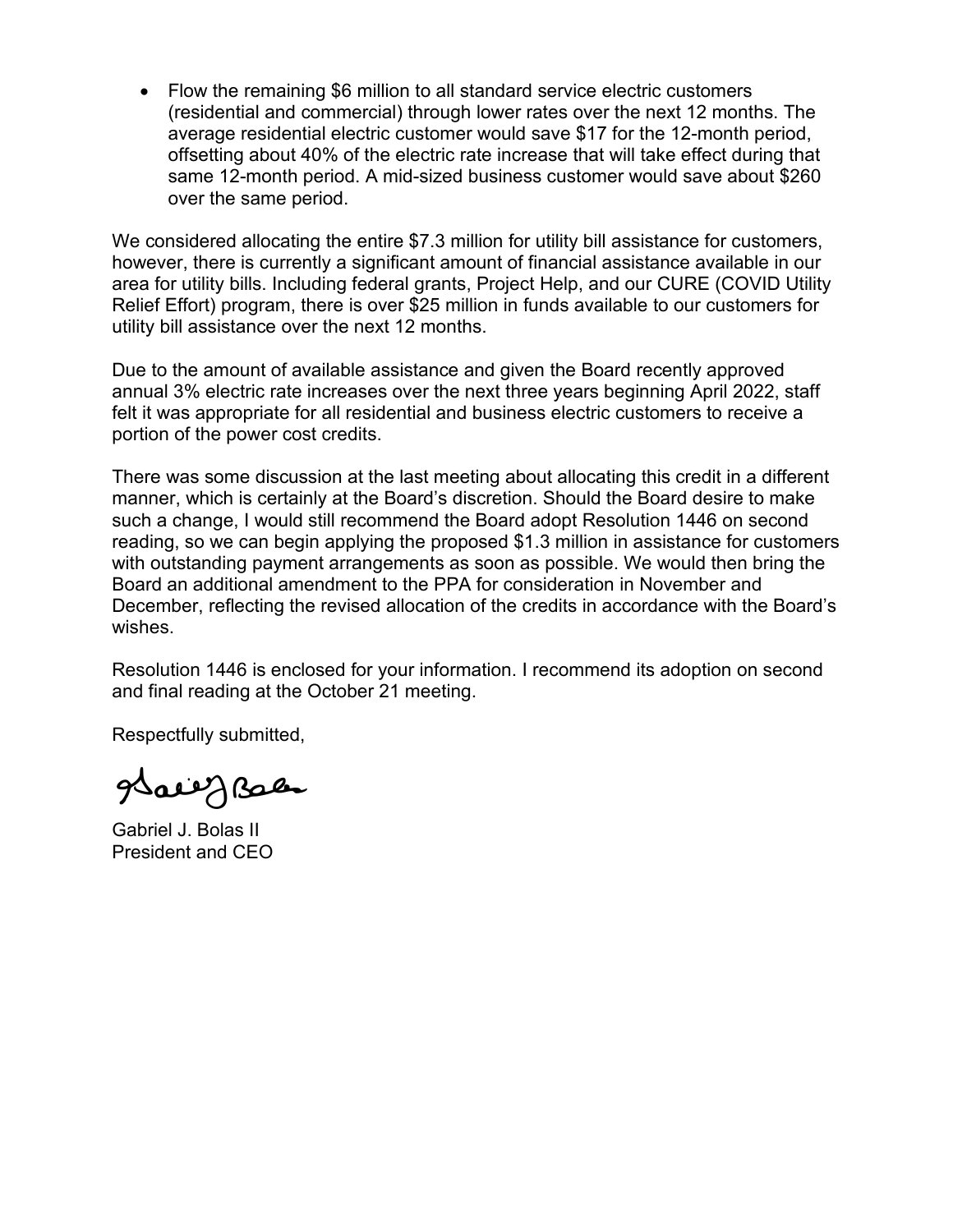# **RESOLUTION NO. 1446**

**A Resolution Amending the Existing Purchased Power Adjustment of the Electric Division, as Previously Established by Resolution No. 1065, as Heretofore Amended, to Address Changes to Wholesale Power Supply Costs Provided by the Tennessee Valley Authority's Pandemic Recovery Credit Program**

**Whereas,** Knoxville Utilities Board of Commissioners (the "Board") has rate setting authority pursuant to Article XI of the Charter of the City of Knoxville; and

**Whereas,** the Board previously adopted Resolution No. 1065, as heretofore amended, providing for a Purchased Power Adjustment ("PPA") for the Electric Division; and

**Whereas,** Knoxville Utilities Board ("KUB") purchases its full electric power requirements from the Tennessee Valley Authority ("TVA"); and

**Whereas,** the communities in KUB's service territory continue to be impacted by the worldwide COVID-19 pandemic; and

**Whereas,** the TVA Board of Directors recently approved a one-year extension of pandemic relief financial assistance ("Pandemic Recovery Credits") for local power companies to invest in their communities and support those they serve; and

**Whereas,** TVA's Pandemic Recovery Credits include two categories, one based on Standard Service volumes, and the other based on the volumes of each Non-Standard Service customer; and

**Whereas**, KUB will receive Pandemic Recovery Credits from TVA on the monthly wholesale power invoice for the period October 2021 to September 2022; and

**Whereas,** it is estimated the Standard Service Pandemic Recovery Credits to be received by KUB will total \$7,300,000; and

**Whereas,** it is KUB staff's recommendation to use \$1,300,000 of the Standard Service Pandemic Recovery Credits to make funds available for customers with payment arrangements for past due balances accrued during the Pandemic crisis; and

**Whereas,** the remaining balance of credits shall automatically flow through to all Standard Service customers via the PPA and be reflected in lower rates; and